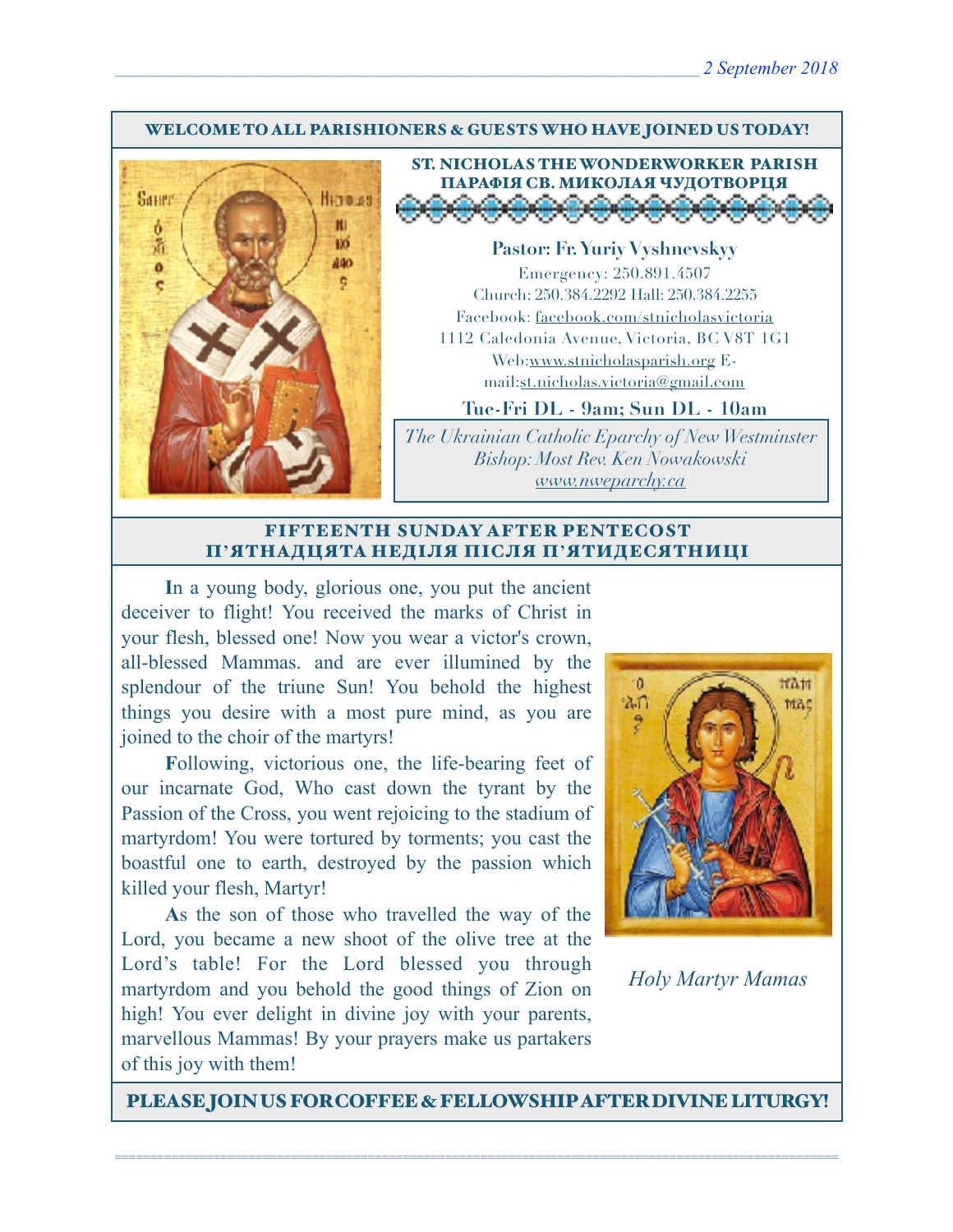| <b>SUNDAY HYMNS</b>                                                                                                                                         |                |                                                                         |                                                             |                       |          |  |
|-------------------------------------------------------------------------------------------------------------------------------------------------------------|----------------|-------------------------------------------------------------------------|-------------------------------------------------------------|-----------------------|----------|--|
| <b>OPENING HYMN</b>                                                                                                                                         |                |                                                                         | В Сильній Надії / Almighty Father pg. 276-280               |                       |          |  |
| <b>COMMUNION HYMN</b>                                                                                                                                       |                | Пливи Світами / Let All Creation pg. 256-257                            |                                                             |                       |          |  |
| <b>CLOSING HYMN</b>                                                                                                                                         |                | Боже Великий Єдиний рg. 264                                             |                                                             |                       |          |  |
| Please join us today in singing our Sunday hymns!                                                                                                           |                |                                                                         |                                                             |                       |          |  |
| <b>SUNDAY &amp; DAILY SCHEDULE</b>                                                                                                                          |                |                                                                         |                                                             |                       |          |  |
| <b>SUNDAY, September 2</b>                                                                                                                                  |                |                                                                         | Divine Liturgy - for the Parishioners of St Nicholas Parish |                       | 10:00 AM |  |
| MONDAY, September 3                                                                                                                                         |                |                                                                         | <b>NO SERVICESS</b>                                         |                       |          |  |
| TUESDAY, September 4                                                                                                                                        |                | Divine Liturgy of St. John Chrysostom                                   |                                                             |                       | 9:00 AM  |  |
| <b>WEDNESDAY, September 5</b>                                                                                                                               |                |                                                                         | Divine Liturgy of St. John Chrysostom                       |                       |          |  |
| THURSDAY, September 6                                                                                                                                       |                |                                                                         | Divine Liturgy of St. John Chrysostom                       |                       | 9:00 AM  |  |
| FRIDAY, September 7                                                                                                                                         |                |                                                                         | Divine Liturgy of St. John Chrysostom                       |                       | 9:00 AM  |  |
| <b>SATURDAY, September 8</b>                                                                                                                                |                | <b>NO SERVICESS</b>                                                     |                                                             |                       |          |  |
| <b>SUNDAY, September 9</b>                                                                                                                                  |                | Divine Liturgy - for the Parishioners of St Nicholas Parish<br>10:00 AM |                                                             |                       |          |  |
| Please Note: to request a Divine Liturgy for a special intention, please see Fr. Yuriy to arrange for it!                                                   |                |                                                                         |                                                             |                       |          |  |
| <b>SUNDAY EPISTLE READERS</b>                                                                                                                               |                |                                                                         |                                                             |                       |          |  |
| <b>DATE</b>                                                                                                                                                 | <b>READING</b> |                                                                         | <b>UKRAINIAN</b>                                            | <b>ENGLISH</b>        |          |  |
| <b>SUNDAY, September 2</b>                                                                                                                                  | 2 Cor. 4:6-15  | Glikeria Iwanuck                                                        |                                                             | Marian Chalifoux      |          |  |
| SUNDAY, September 9                                                                                                                                         | Gal. 6:11-18   |                                                                         | Andrij Pelekhatyi                                           | <b>Robert Herchak</b> |          |  |
| SUNDAY, September 16                                                                                                                                        | Gal. 2:16-20   | Motria Koropecky                                                        |                                                             | <b>Bryan Melnyk</b>   |          |  |
| SUNDAY, September 23                                                                                                                                        | 2 Cor. 9:6-11  | Yuliya Pelekhata                                                        |                                                             | Carol Chapman         |          |  |
| Thank you, Epistle readers, for your service in proclaiming God's Word!                                                                                     |                |                                                                         |                                                             |                       |          |  |
| <b>2018 PARISH COUNCIL EXECUTIVE</b><br>PASTORAL MINISTRY & HOLY MYSTERIES                                                                                  |                |                                                                         |                                                             |                       |          |  |
|                                                                                                                                                             |                |                                                                         |                                                             |                       |          |  |
| SECRETARYRichard DeMerchant - 250.893.3484                                                                                                                  |                |                                                                         |                                                             |                       |          |  |
|                                                                                                                                                             |                |                                                                         | BAPTISMSby appointment                                      |                       |          |  |
| MARRIAGESsix months notice should<br>FINANCIAL SECRETARYDavid Newberry - 250.598.8197                                                                       |                |                                                                         |                                                             |                       |          |  |
| be given to the parish priest, and he should be<br>FUNDRAISING/HALL RENTALRobert Herchak - 250.386.7872<br>contacted before any other arrangements are made |                |                                                                         |                                                             |                       |          |  |
| MAINTENANCEMurray Chapman - 250.658.4769<br>FUNERALSby appointment                                                                                          |                |                                                                         |                                                             |                       |          |  |
| LITURGICAL COMMITTEEMotria Koropecky - 250.658.3051                                                                                                         |                |                                                                         |                                                             |                       |          |  |
| MEMBER AT LARGECindy Lazaruk - 778.677.9072                                                                                                                 |                |                                                                         |                                                             |                       |          |  |
| <b>Bequests &amp; Wills:</b> Leaving a bequeath is a process of giving a donation through your will. It is                                                  |                |                                                                         |                                                             |                       |          |  |
| simply a distribution from your estate to a charitable organization through your last will and testament. It                                                |                |                                                                         |                                                             |                       |          |  |
| can be as small or as large a donation as you wish. It is important that you talk to your lawyer about the                                                  |                |                                                                         |                                                             |                       |          |  |
| process. In your kindness please remember St Nicholas the Wonderworker Ukrainian Catholic Church in                                                         |                |                                                                         |                                                             |                       |          |  |
| your bequeath and will. If anyone wishes to make such a bequeath in their will, the following clause may                                                    |                |                                                                         |                                                             |                       |          |  |
| be included or added to a will: "I give, devise, and bequeath to St Nicholas the Wonderworker Ukrainian                                                     |                |                                                                         |                                                             |                       |          |  |
| Catholic Parish - 1112 Caledonia Avenue, Victoria BC, V8T 1G1, the sum of \$ (or % of my                                                                    |                |                                                                         |                                                             |                       |          |  |
| estate), to be used for the benefit of the parish and it's pastoral activities."                                                                            |                |                                                                         |                                                             |                       |          |  |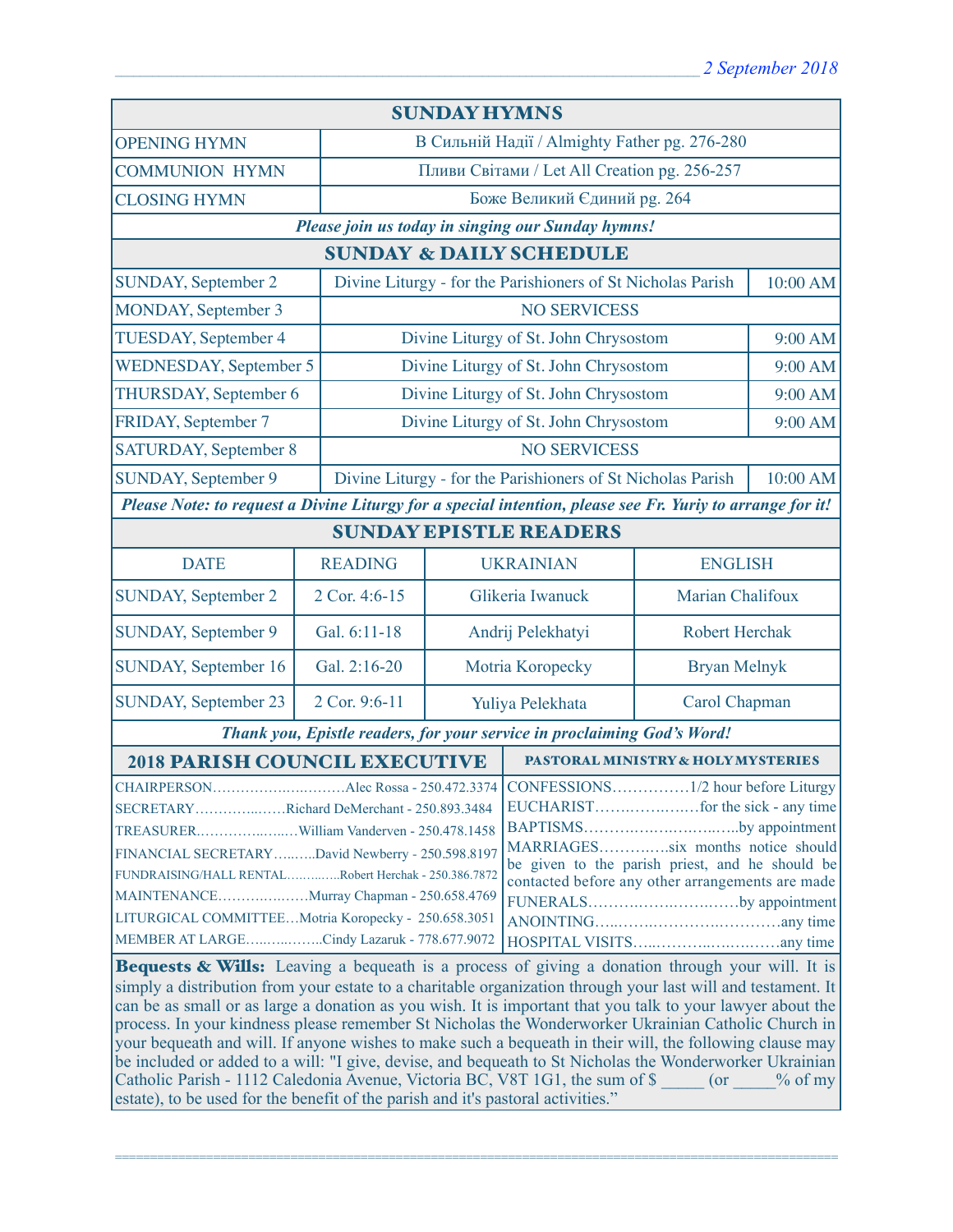### **Vibrant Parish Prayer**

**O** God, Creator of Heaven and Earth! Because of your indescribable love for us, you sent your Only-Begotten Son, Our Lord and Saviour, Jesus Christ - The Way, The Truth, and The Life and our Salvation. In His name, we turn to You. Strengthen our hearts and minds in Christian love and in unity of purpose as we strive to build a Vibrant Parish. Give us the grace to model our lives according to the Word of God. Instill in us the desire to pray and to celebrate the Holy Mysteries as one Christian Family in our Parish Community. Inspire us to follow Your great command to be a servant to the less fortunate among us! Grant this, O Lord, through the mercies and love for mankind of Your Only-Begotten Son with whom You are blessed, together with Your All-Holy, Good and Life-Giving Spirit, now and forever and ever. Amen!



## **St. Nicholas Parish**

**A Place To Encounter The Living Christ** Through the word, the Holy Mysteries & Prayer, Serving One's Neighbor, Leadership Fostering & Serving Unity and Missionary Spirit (His Beatitude Sviatoslav)



### **Молитва Живої Парафії**

**Г**осподи Ісусе Христе, Пастирю Добрий, як колись Ти пригорнув заблуканих овечок, щоб вони пізнали Твій голос і були Твоїм стадом, так і сьогодні глянь ласкаво з небесних висот на нашу парафію та зішли на неї Твого Святого Духа, щоб вона була місцем пізнання радості Доброї Новини. Скріплюй нас Твоєю присутністю та єднай нас кожночасно в молитві. Даруй нам духа служіння ближньому, щоб у нашій парафії кожний міг зустріти Тебе, милостивого Бога. Благослови наш духовний провід Твоєю мудрістю і дай, щоб ніхто з нас не шкодував ні часу, ні талантів, ні матеріальних дібр для розбудови Твого царства. Єднай нас у мирі та злагоді, щоб ми були Твоєю спільнотою любові. Всели в нас місійного духа, щоб ми стали тим світилом євангельського слова, молитви і добрих діл, що кличе кожного до участі в Божественному житті, щоб славилося, Спасе, Твоє Ім'я з безначальним Твоїм Отцем та пресвятим, благим і животворящим Твоїм Духом нині, і повсякчас, і на віки віків. Амінь.

## DIVINE LITURGY PROPERS

*The Divine Liturgy - An Anthology for Worship: Liturgy - pg. 270-318; propers - pg. 349 The Liturgy prescribed for today is that of St. John Chrysostom.* 

**Troparion, Tone 6:** Angelic powers were upon Your tomb\* and the guards became like dead men;\* Mary stood before Your tomb\* seeking Your most pure body.\* You captured Hades without being overcome by it.\* You met the Virgin and granted life.\* O Lord, risen from the dead,\* glory be to You.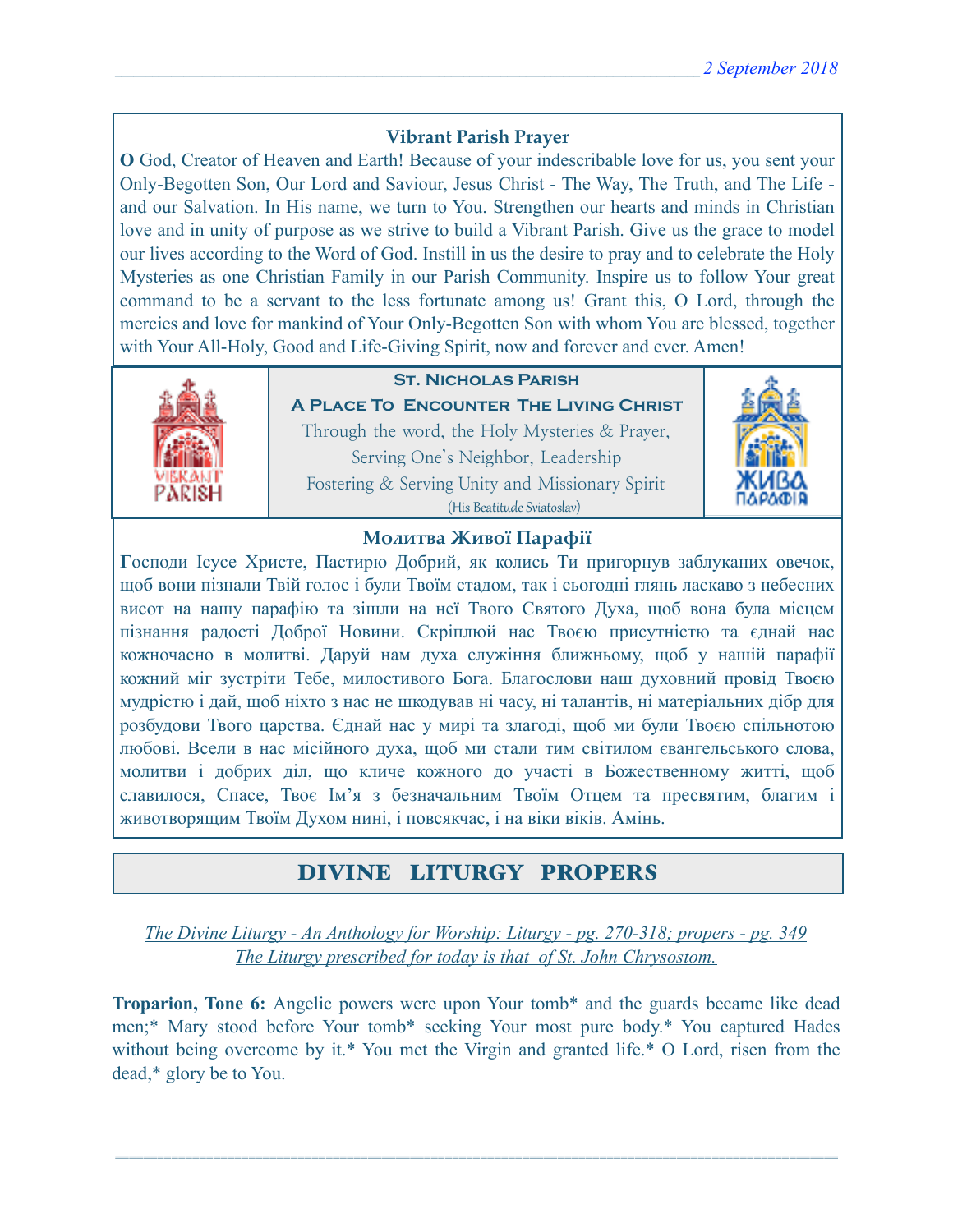**Glory: Kontakion, Tone 6:** With his life-giving hand\* Christ our God, the Giver of life,\* raised all the dead from the murky abyss\* and bestowed resurrection upon humanity.\* He is for all the Saviour,\* the resurrection and the life, and the God of all.

**Now: Theotokion, Tone 6:** Undaunted patroness of Christians,\* O steadfast intermediary with the Creator,\* turn not away from the suppliant voices of sinners,\* but in Your kindness come to help us who cry out to You in faith.\* Be quick to intercede, make haste to plead,\* for You are ever the patroness of those who honour You, O Mother of God.

**Prokimenon, Tone 6:** Save Your people, O Lord,\* and bless Your inheritance. *Verse:* Unto You I will cry, O Lord my God, lest you turn from me in silence.

**Epistle - 2 Cor. 4:6-15 - A Reading from the 2nd Letter of Saint Apostle Paul to Corinthians:** Brothers and Sisters, For it is the God who said, 'Let light shine out of darkness', who has shone in our hearts to give the light of the knowledge of the glory of God in the face of Jesus Christ. But we have this treasure in clay jars, so that it may be made clear that this extraordinary power belongs to God and does not come from us. We are afflicted in every way, but not crushed; perplexed, but not driven to despair; persecuted, but not forsaken; struck down, but not destroyed; always carrying in the body the death of Jesus, so that the life of Jesus may also be made visible in our bodies. For while we live, we are always being given up to death for Jesus' sake, so that the life of Jesus may be made visible in our mortal flesh. So death is at work in us, but life in you. But just as we have the same spirit of faith that is in accordance with scripture—'I believed, and so I spoke'—we also believe, and so we speak, because we know that the one who raised the Lord Jesus will raise us also with Jesus, and will bring us with you into his presence. Yes, everything is for your sake, so that grace, as it extends to more and more people, may increase thanksgiving, to the glory of God.

**Alleluia, Tone 6:** *Verse:* He who lives in the aid of the Most High, shall dwell under the protection of the God of heaven. *Verse:* He says to the Lord: You are my protector and my refuge, my God, in Whom I hope.

**Gospel - Matthew 22:35-46 -** At that time one of them [a scholar of the law] tested him by asking, "Teacher, which commandment in the law is the greatest?" He said to him, "You shall love the Lord, your God, with all your heart, with all your soul, and with all your mind. This is the greatest and the first commandment. The second is like it: You shall love your neighbor as yourself. The whole law and the prophets depend on these two commandments." While the Pharisees were gathered together, Jesus questioned them, saying, "What is your opinion about the Messiah? Whose son is he?" They replied, "David's." He said to them, "How, then, does David, inspired by the Spirit, call him 'lord,' saying: 'The Lord said to my lord, "Sit at my right hand until I place your enemies under your feet"'? If David calls him 'lord,' how can he be his son?" No one was able to answer him a word, nor from that day on did anyone dare to ask him any more questions.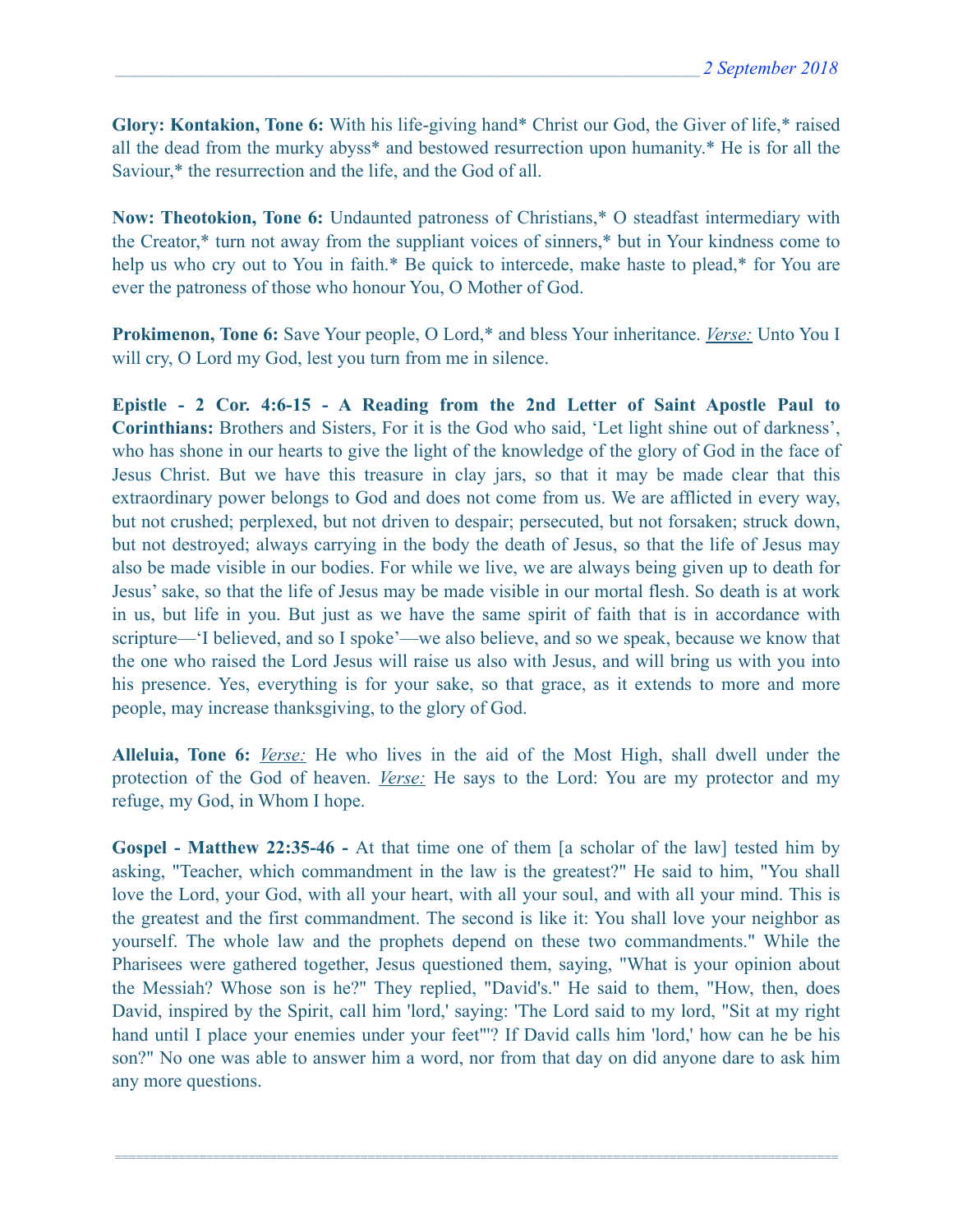**Communion Verse:** Praise the Lord from the heavens;\* praise Him in the highest. Alleluia, alleluia,\* alleluia!

**Prayer After Holy Communion:** Having been made worthy to partake in a mystical way of Your immaculate Body and precious Blood, O Christ our God, I acclaim and bless, worship and glorify You, and proclaim the greatness of Your saving acts, now and for ever and ever. Amen. *(more Prayers After Holy Communion on pg. 324-326 in the Anthology book).* 

### $\langle$

**Тропар, глас 6:** Ангельські сили на гробі Твоїм\* і сторожі омертвіли;\* Марія ж стояла при гробі,\* шукаючи пречистого тіла Твого.\* Полонив Ти ад і, не переможений від нього,\* зустрів Ти Діву, даруючи життя.\* Воскреслий з мертвих, Господи, слава Тобі!

**Слава: Кондак, глас 6:** Животворною рукою Життєдавець, Христос Бог,\* воскресив з темних безодень всіх померлих\* і подав воскресіння людському родові:\* Він бо усіх Спаситель,\* восресіння, життя і Бог усіх.

**І нині: Богородичний, глас 6:** Заступнице християн бездоганна,\* Посереднице до Творця незамінна,\* не погорди молінням грішних,\* але випереди, як Блага, з поміччю нам, що вірно Тобі співаємо.\* Поспішись на молитву і скоро прийди на моління,\* заступаючи повсякчас, Богородице, тих, що Тебе почитають.

**Прокімен, глас 6:** Спаси, Господи, \* людей Твоїх \* і благослови спадкоємство Твоє. *Стих:* До Тебе, Господи, взиватиму; Боже мій, не відвертайсь мовчки від мене.

**Апостол - 2 Кор. 4:6-15 - До Коринтян 2-e Послання Святого Апостола Павла Читання:** Браття і сестри, Бог, який сказав: «Нехай із темряви світло засяє», – він освітлив серця наші, щоб у них сяяло знання Божої слави, що на обличчі Ісуса Христа. А маємо цей скарб у глиняних посудинах, щоб було видно, що велич сили є від Бога, а не від нас. Нас тиснуть звідусіль, але ми не пригноблені; ми в труднощах, та ми не втрачаємо надії; нас гонять, та ми не покинуті; ми повалені, та не знищені. Увесь час носимо в тілі мертвоту Ісуса, щоб і життя Ісуса в нашім житті було явним. Нас бо ввесь час живими віддають на смерть із-за Ісуса, щоб і життя Ісуса було явним у нашім смертнім тілі. І так смерть діє в нас, а життя у вас. Та мавши той самий дух віри, про який написано: «Я вірував, тому й говорив», – то й ми віримо, тому й говоримо; бо знаємо, що той, хто воскресив Господа Ісуса, – воскресить і нас з Ісусом і поставить з вами. Бо все це ради вас, щоб розмножена благодать через багатьох збагатила подяку на славу Божу.

**Алилуя, глас 6:** *Стих:* Хто живе під охороною Всевишнього, під покровом Бога небесного оселиться. *Стих:* Скаже він Господеві: Ти заступник мій і пристановище моє, Бог мій, на котрого я надіюся.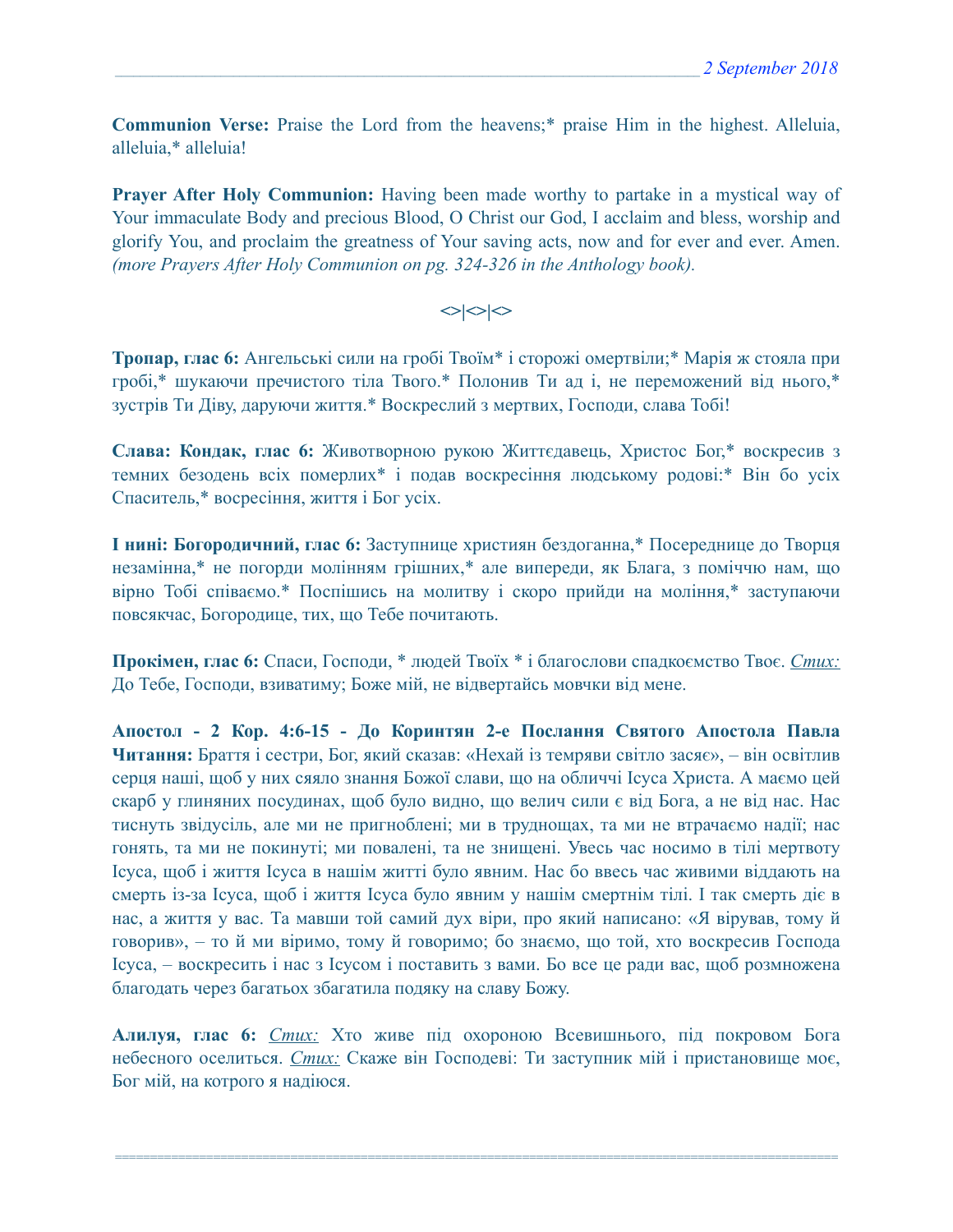**Євангеліє - Мт 22:35-46 -** У той час один із них, законоучитель, спитав його, спокушаючи: "Учителю, котра найбільша заповідь у законі?" Він же сказав до нього: "Люби Господа, Бога твого, всім твоїм серцем, усією твоєю душею і всією думкою твоєю: це найбільша й найперша заповідь. А друга подібна до неї: Люби ближнього твого, як себе самого. На ці дві заповіді ввесь закон і пророки спираються." Коли фарисеї були вкупі, Ісус спитав їх: "Що ви думаєте про Христа? Чий він син?" Кажуть йому: "Давидів." Він до них мовить: "Як же Давид у надхненні називає його Господом, кажучи: Господь промовив Владиці моєму: Сідай праворуч мене, доки не покладу твоїх ворогів тобі під ноги. Коли, отже, Давид його Господом називає, то як він може бути його сином?" І ніхто не міг йому відповісти й слова, і від того дня ніхто не важився більше його запитувати.

**Причасний:** Хваліте Господа з небес,\* хваліте Його на висотах. Алилуя, алилуя, алилуя!

**Молитва По Святім Причастю:** Таїнственно удостоївшись бути причасником Твого пречистого тіла і чесної крови, Христе Боже, оспівую і благословлю, поклоняюся, і славлю, і величаю спасіння Твої, Господи, нині і повсякчас, і на віки вічні. Амінь. *(більше Молитов По Святім Причастю на ст. 80-87 в маленькій книжечці "Божественна Літургія")*.

# ANNOUNCEMENTS

- ✦**HAPPY BIRTHDAY** to DARLENE DEMERCHANT, NADIYA KRAWCHENKO, DAVID NEWBERRY and all those who celebrated their birthdays this past week. May the Lord Our God continue to bless you abundantly and the Holy Mother of God protects you at all times. Многая Літа!
- ✦**CONGRATULATIONS** to YAROSLAWA WOLOSHYN & JOHN HENTZELMAN on their Wedding Anniversary. May you two continue be a blessing to God, to others, and to each other in your marriage together. Многая Літа!
- ✦**THANK YOU** to RITA VANDERVEN and MURRAY CHAPMAN for cleaning our church grounds. May God bless you for abundantly for the great work you've done.
- ✦**THANK YOU** to CAROLINE SMUDY and MURRAY CHAPMAN for working on the new icons for our parish. Thank you for donating your time and talents. May God bless you both abundantly.
- ✦**PRAYER REQUEST:** Please keep in your prayers GORD HRYHORYSHEN, CORNELL BABIE and other members of our parish, our family and friends who are ailing, in hospitals, nursing homes and those who are not able to join actively in their community.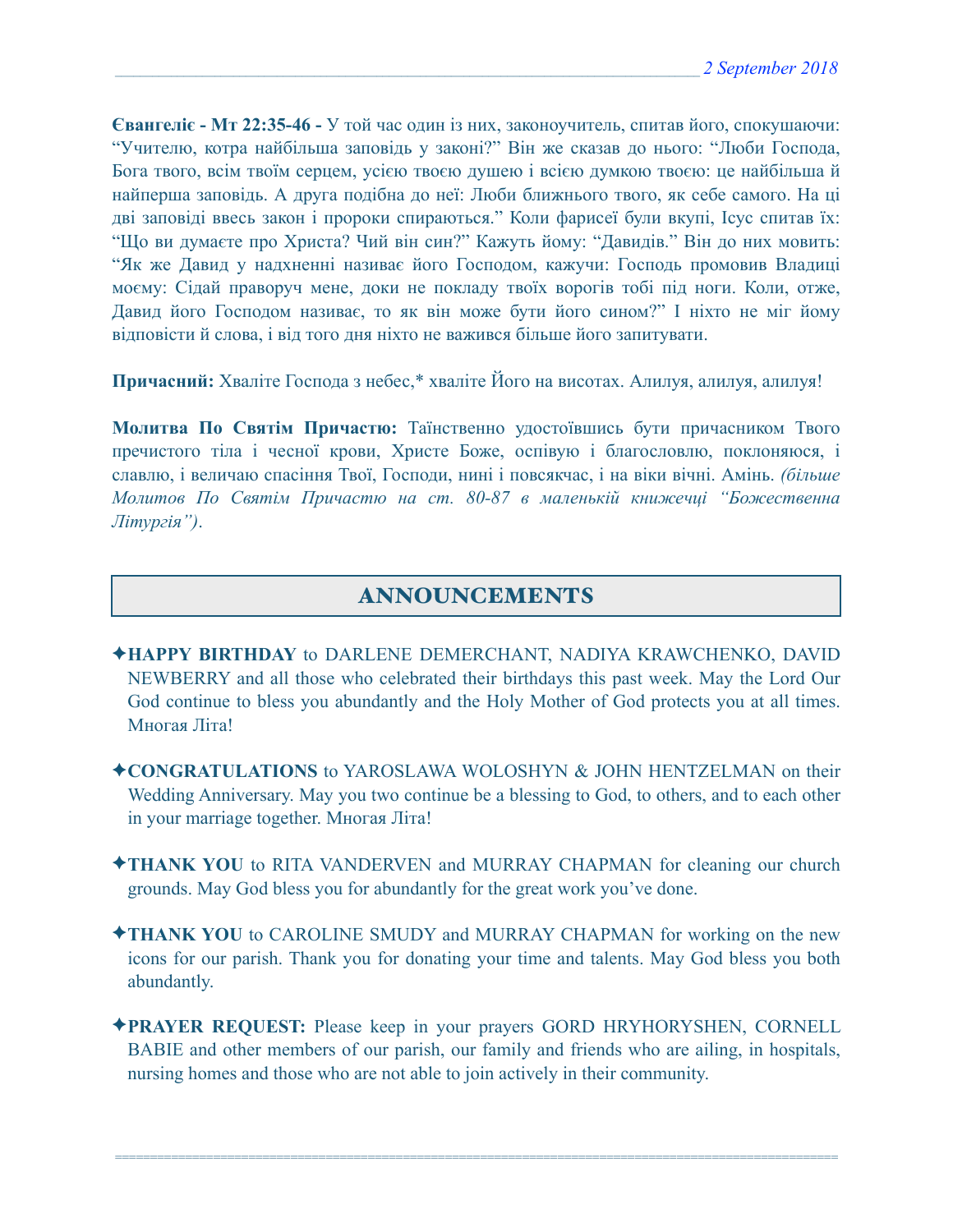- ✦**ST. NICHOLAS BOOK STORE:** The Divine Liturgy An Anthology of Worship **\$25**; "Christ Our Pascha" Catechism of the Ukrainian Catholic Church/"Христос Наша Пасха" Катехизм Української Католицької Церкви - **\$25**; "Sing to Our God" hymn book - **\$15**; Молитовник "Прийдіте Поклонімся" - **\$10**.
- ✦**TRAVELING ICON:** Anyone interested in gracing their home with Christ The Teacher Icon can call Darlene DeMerchant at 250.727.3837.
- ✦**PARISH CALENDAR OF BIRTHDAYS & ANNIVERSARIES:** If you would like to be included in our Parish Calendar of Birthday and Anniversary celebrations, please put date in our calendar located at the church vestibule. Each week, we will list the names in our parish bulletin so we can celebrate these happy occasions together!
- ✦**JOIN OUR CHOIR:** Do you enjoy singing? Please consider joining our St Nicholas Parish Choir and remember that we ALWAYS looking for new members! Contact Motria Koropecky for details at 250.658.3051.
- ✦**CATECHISM ANNOUNCEMENT:** "*And they were bringing to Him also the infants, in order that He may be touching them; but after the disciples saw it, they rebuked them. But Jesus called them to Himself and said, Let alone the little children to come to Me, and cease hindering them; for of such is the kingdom of God*." We are happy to welcome all children to our St. Nicholas The Wonderworker catechism program. Weekly classes are scheduled Sunday morning during Divine Liturgy. We want your children to learn more about their Catholic faith, sacred scripture, feast days, and religious practices and customs of the Ukrainian Catholic church. If you have any questions, please do not hesitate to contact Marian Chalifoux at 250.507.1005.
- ✦**THRIFTY'S PRE-PAID FOOD CARDS** We all have to buy groceries. Why not have 6% of it returned back to the church at no extra charge! Cards are available in \$100, \$200, and \$500 denominations. Talk to Alec after today's liturgy to pre- order your cards. We need to sell A LOT of them! We encourage you to consider purchasing them for yourselves as gifts too.
- ✦**BE A STEWARD:** Have you ever wondered what more can you do to help our parish? Here are some suggestions: **Steward** of property security; **Steward** of grounds cleaning; **Steward** of cleaning church; **Steward** of church linen; **Steward** of outreach; **Steward** of caring; **Steward** of prayer; **Steward** of service. Quite often, our homebound or senior members, once active in their younger years, want to find purpose in their senior years. It's not only about doing but about "BEING" present to others. Contact Fr. Yuriy **OR** Darlene DeMerchant for more information. You will be amazed how "BEING" can make a difference.
- ✦**PARISH LIBRARY:** please visit our parish library and browse through the books on spirituality, church history, iconography, history of the Ukrainians in Canada, children's books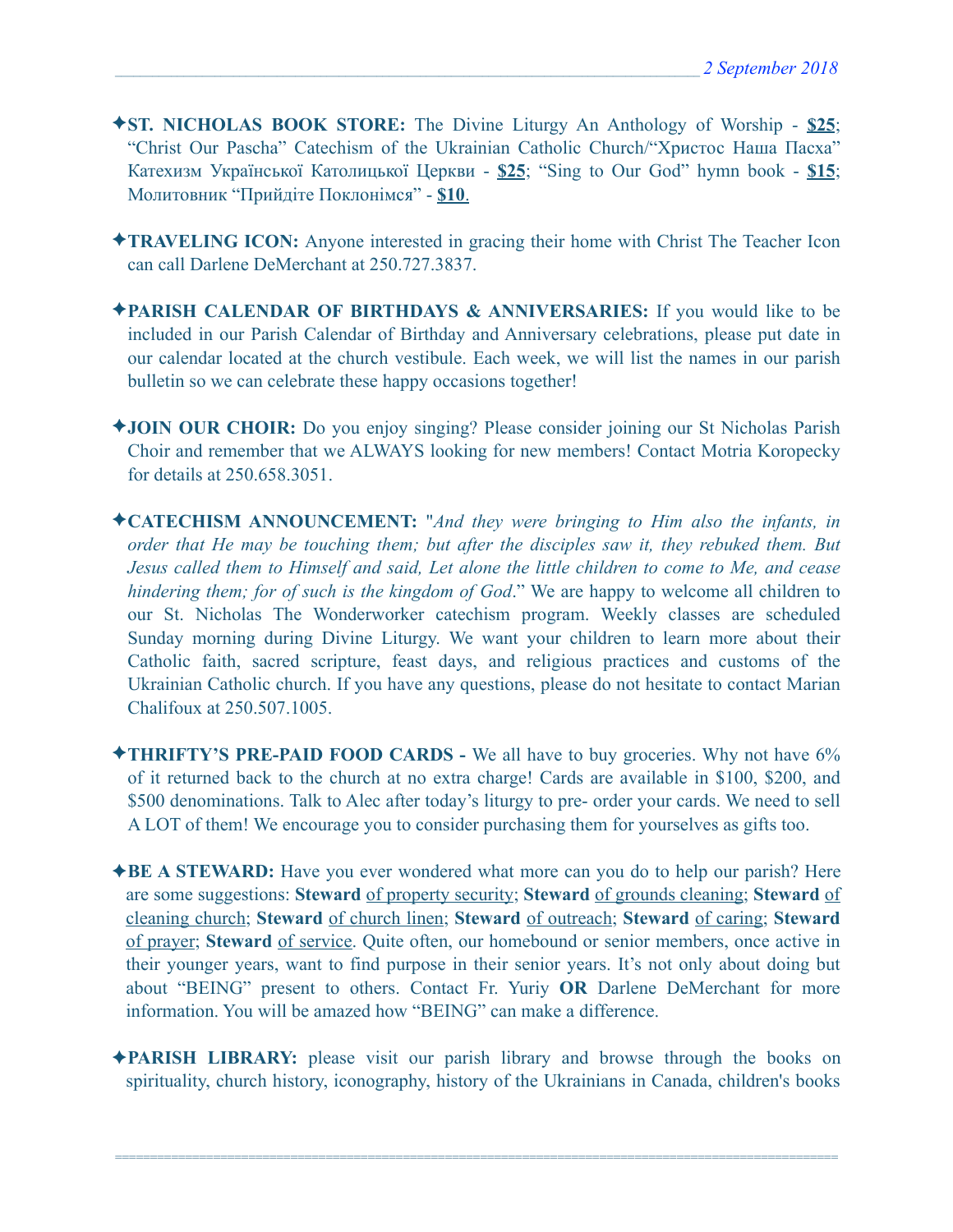and more… The library is located in the church vestibule. Please use a library book sign out form when borrowing a book.

- ✦**SUNDAY COFFEE VOLUNTEERS** act as hosts and serve light refreshments following the Sunday morning Divine Liturgy, providing an opportunity for the faithful to socialize with friends and visitors following their shared worship experience. We thank all of our parishioners who kind volunteer to serve refreshments. Whether you are new to the Parish, or are a longtime members, please join us for coffee. Please speak with Robert if you would like to volunteer.
- ✦**WE SHARE THE AIR:** Please keep it healthy and fragrant free. Someone in this area is scent-sitive. The chemicals used in scented products can make some people sick, especially those with fragrance sensitivities, asthma, allergies and other respiratory ailments. PLEASE DO NOT \*wear perfume, cologne, lotion, aftershave and other fragrances; \*USE unscented personal care products. Be Sensitive to Others. Thank you for your understanding. *St. Nicholas parish.*
- ✦**AUGUST 26, SUNDAY DONATIONS** Vigil lights: \$16.00; Loose collection: \$30.00; Envelope collection: \$392.00; Pre-authorized donations Aug 20 to Aug 26: \$120.00; **Total: \$558.00**



*A good Confession requires, perhaps, a lengthier preparation. Before holy Confession we should beseech God in prayer for the gift of repentance, the gift of heartfelt tears. Maybe there is even a need to fast, since you know what Jesus Christ said: "This kind can come out only through prayer and fasting" [see Mk 9:29]. There are sins that cannot be expelled from the soul without fasting, without prayer.* 

 An important condition of Confession is sincere repentance, the desire to change one's life. This means having contrition, or sorrow for sins, and a resolution to make amends. Sincere repentance is first of all realizing that one is a sinner in need of God's forgiveness, and seeing that one's sins have caused a turning away from God and rejection of his love. An important requisite of Confession is also reconciliation with one's neighbour: "When you are offering your gift at the altar, if you remember that your brother or sister has something against you, leave your